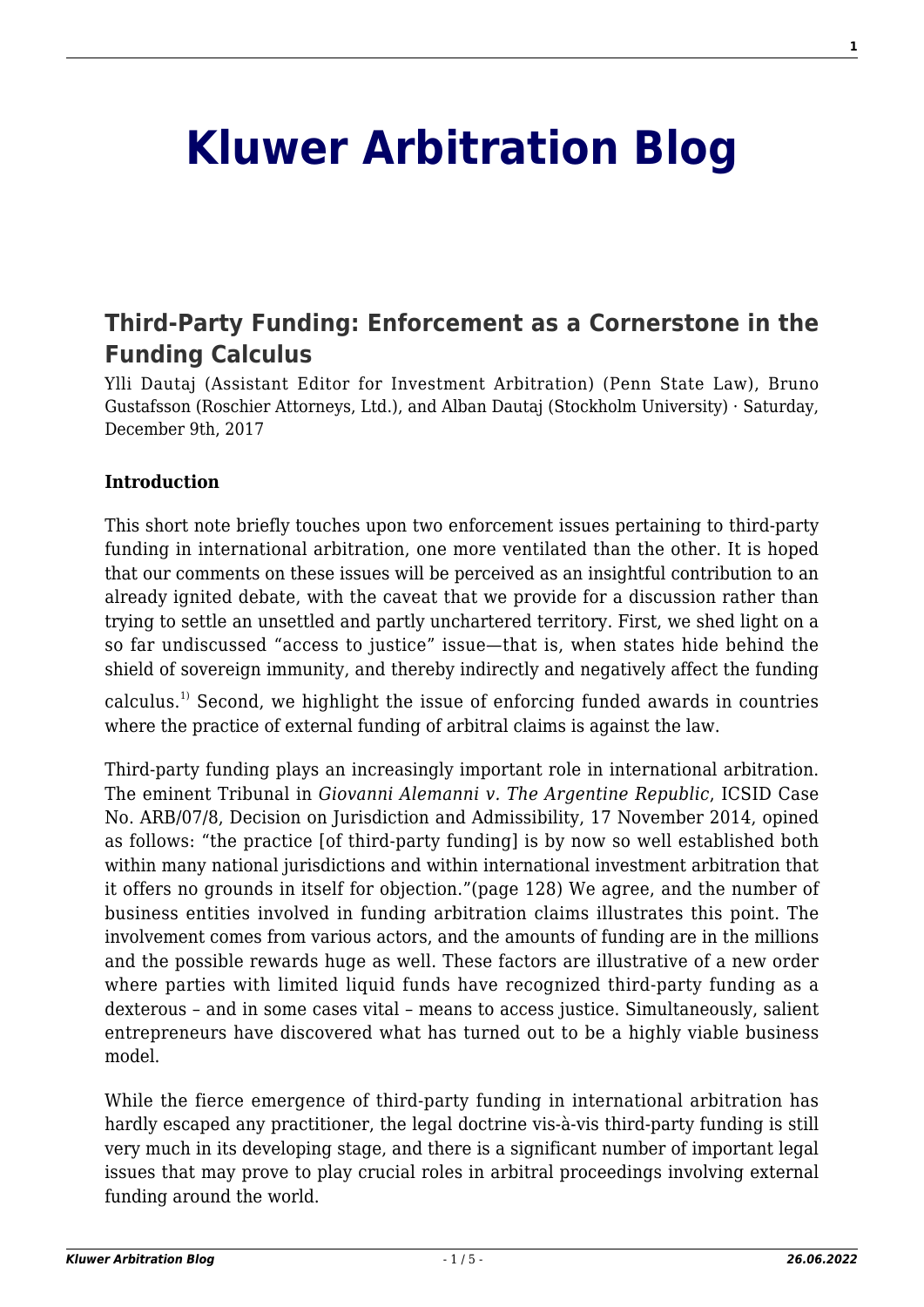#### **Execution issues affecting third-party funding in investor-state arbitration**

"The acceptance and growth of third-party funding in common law jurisdictions has, in general, been driven by a desire to improve access to justice for the impecunious

litigant. $12$ <sup>2)</sup> Third-party funding, in international arbitration, has also been perceived as a means of accessing justice. In this latter context, "access to justice" refers to all

tools and resources available to a party when defending or enforcing a legal right.<sup>3)</sup> No doubt, third-party funding can promote equality of arms and enhance the overarching principles of procedural fairness and justice. However, the concepts are open-ended and invite all sorts of counter-arguments; however, for the purposes of this brief note, we assume that the right to litigate is a way of accessing justice.

When the third-party funder decides – "calculates" – whether to fund or not, the funder is primarily focusing on: (1) the merits of the case, (2) the benefit-cost analysis (quantum), and (3) the enforceability of the award, including execution. It is in light of this calculus that a third-party funder, well-aware of the execution intricacies in light of sovereign immunity, factors in the history of non-complying states, and decides that an otherwise strong case on the merits and quantum may, nevertheless, fall short of funding due to a potential impossibility in executing the assets. In short, an investor that might need to litigate, and might even have a meritorious claim, might still not get funding because "rogue states" have a history of hiding behind the shield of sovereign immunity, and thus hindering their "access to justice." This is not purely a question of litigation, but also one of leverage in settlement negotiations.

The difficulty vis-á-vis sovereign immunity and the execution of ITA awards arise from the intersection (and distinction) between waivers of immunity from jurisdiction, on

the one hand, and waivers of immunity with respect to execution, on the other hand.<sup>4)</sup> "The result is that the holder of an unpaid ICSID Convention award can seek enforcement in the courts of any ICSID Convention country, but its ability to recover

will be limited by municipal laws on sovereign immunity."<sup>5)</sup>

The question of sovereign immunity is an important one in selecting the forum for

enforcement in cases being brought against a State or a governmental agency.<sup>6)</sup> When a state invokes sovereign immunity vis-á-vis located assets, the investor is left in the dark, trying to locate commercial assets and often leaving no stone unturned. However, this is costly and time-consuming. In this respect, Professor. Schreuer opined that:

"[A]llowing plaintiffs to proceed against foreign States and then to withhold from them the fruits of successful litigation through immunity from execution may put them into the doubly frustrating position of having been lured into expensive and seemingly successful lawsuits only

to be left with an unenforceable judgment plus legal costs."<sup>7)</sup>

This is probably a risky situation that a third-party funder might want to avoid, unless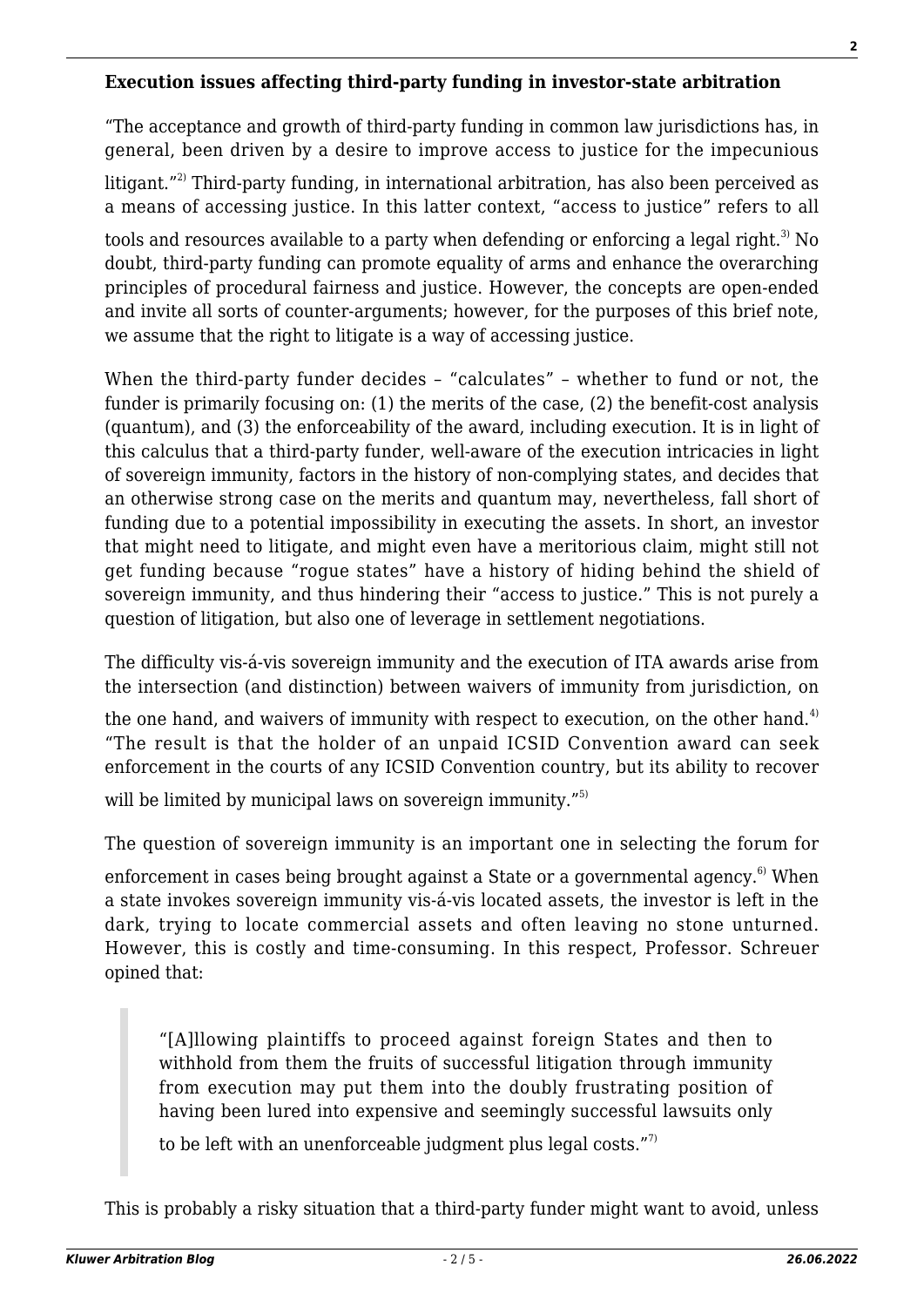they are funding for enforcement purposes (either alone or in conjunction with the arbitration). States that misuse or abuse sovereign immunity can, therefore, hinder investors from "accessing justice" by way of getting funding, thus preventing the investors from realizing assets. Of course, this discussion is fundamentally based on the idea that third-party funding is at all an important or welcomed aspect of investorstate arbitration. Another argument can also be made that it should not be a feature of investor-state arbitration, as opposed to international commercial arbitration.

#### **Enforcing third-party funded awards and public policy**

A number of important risks related to the recognition and enforcement of funded arbitral awards were raised by Ben Knowles and Paul Baker in "Enforcing a funded

award in an anti-funding environment."<sup>8)</sup> Focus in the article was directed on enforcement of awards rendered in arbitrations involving third-party funders in countries where funding is impermissible. It cannot be ruled out that courts in such countries develop a tendency to refuse enforcement of funded awards. As for countries bound by the New York Convention, the question ought to be raised whether such an action would even be allowed. The authors of the mentioned article emphasize the valid point that signatory countries may not refuse enforcement of arbitral awards, save upon a few narrow grounds. The only potentially applicable ground that could merit such refusal of enforcement is public policy, and it remains to be seen whether any of the countries engaging in skepticism towards third-party funding will develop any case law in this regard. In our opinion, the worldwide increase of third-party funded arbitrations is unlikely to stagnate any time soon, and as the practice becomes an increasingly natural feature of international arbitration proceedings, it would seem reasonable that states act accordingly by refraining from unwarranted counteracting measures.

### **Concluding Remarks**

By hiding behind sovereign immunity and complicating the realization of assets, rogue states are not only affecting the enforcement (and execution) stage but, due to the need for litigation funding, perhaps also the investor's access to justice. Maybe it is time to look into some of Professor Bjorklund's proposed amendments regarding issues with sovereign immunity once again, viz., making changes to (1) international laws; (2) domestic laws; and (3) asking home states for assistance and perhaps multilateral pressure. $9)$ 

We think that third-party funding is here to stay, that domestic public policy should not be used to denounce a transnationally accepted practice. It is hoped that this area of arbitration will not be one were scholars and practitioners will be left in the dark, arguing in the abstract, with the former promoting ethics and the latter hiding behind "freedom of contract" to remain untouched and unknown. A consensus has to be reached, primarily one that strikes a fair balance between – but never infringes on – business efficiency and good lawyerly conduct.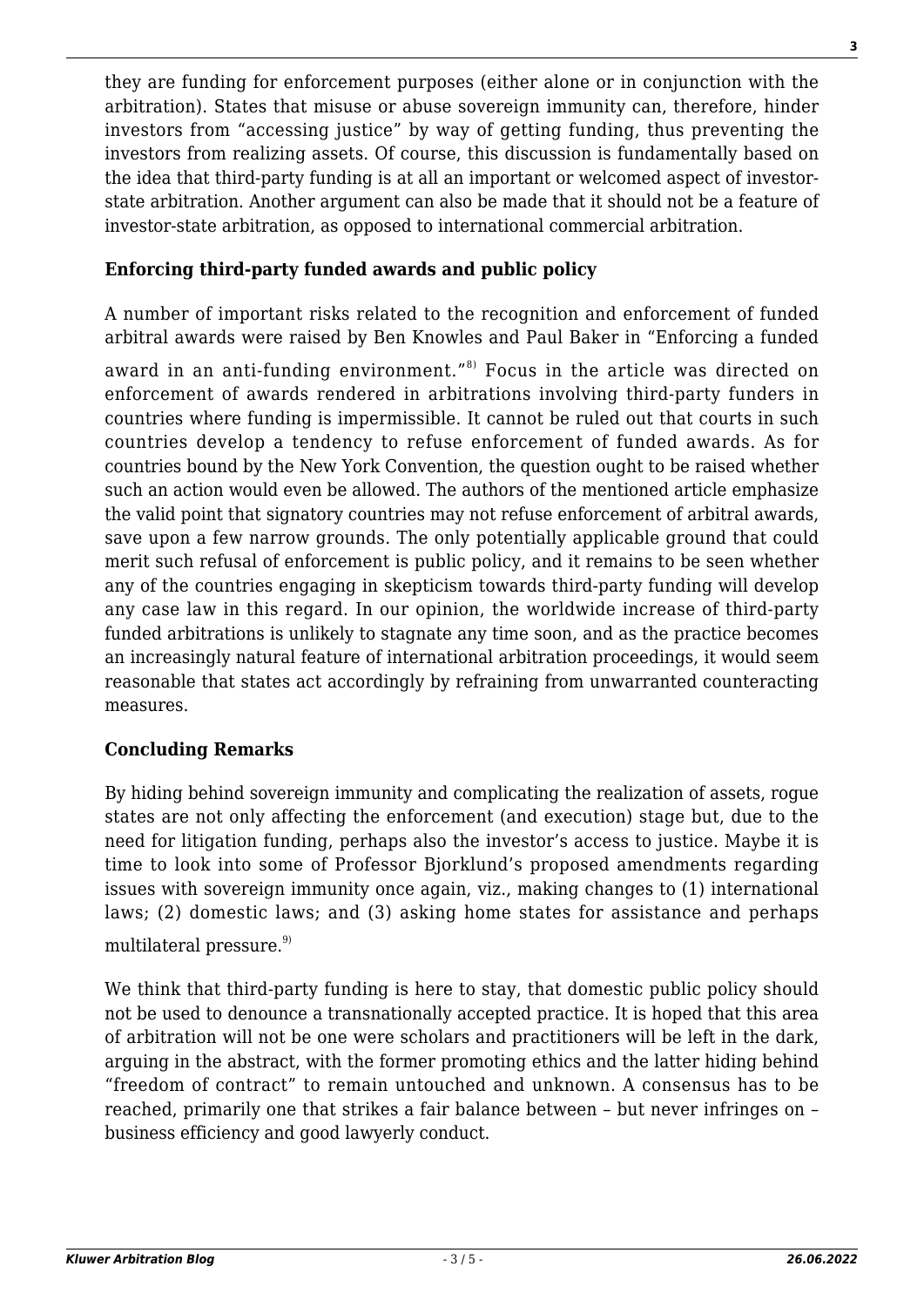*To make sure you do not miss out on regular updates from the Kluwer Arbitration Blog, please subscribe [here](http://arbitrationblog.kluwerarbitration.com/newsletter/). To submit a proposal for a blog post, please consult our [Editorial Guidelines.](http://arbitrationblog.kluwerarbitration.com/editorial-guidelines/)*

#### **Profile Navigator and Relationship Indicator**

Offers 6,200+ data-driven arbitrator, expert witness and counsel profiles and the ability to explore relationships of 13,500+ arbitration practitioners and experts for potential conflicts of interest.

[Learn how](https://www.wolterskluwer.com/en/solutions/kluwerarbitration/practiceplus?utm_source=arbitrationblog&utm_medium=articleCTA&utm_campaign=article-banner) **[Kluwer Arbitration Practice Plus](https://www.wolterskluwer.com/en/solutions/kluwerarbitration/practiceplus?utm_source=arbitrationblog&utm_medium=articleCTA&utm_campaign=article-banner)** [can support you.](https://www.wolterskluwer.com/en/solutions/kluwerarbitration/practiceplus?utm_source=arbitrationblog&utm_medium=articleCTA&utm_campaign=article-banner)



#### References

See Chapter 3: "Litigation Funding in International Arbitration", in Jonas von Goeler, Third-Party Funding in International Arbitration and its Impact on Procedure, International Arbitration Law Library, Volume 35 (Kluwer Law International; 2016) p.

**↑1** 101, discussing why investor-state arbitration cases may be more attractive for a funder than commercial ones, e.g. because of the ability to demand higher costs for capital provided due to special legal and financial expertise, such as in enforcement and vis-á-vis obstacles pertaining to sovereign immunity.

**↑2** Jonathan Wood and Daniel Hemming, ['Third-Party Funding of Litigation: A](http://whoswholegal.com/news/features/article/31825/third-party-funding-litigation-perspective-international-landscape) [Perspective on the International Landscape'](http://whoswholegal.com/news/features/article/31825/third-party-funding-litigation-perspective-international-landscape) (Who's Who Legal, 2014)

**↑3** Third-Party Funding in International Arbitration and its Impact on Procedure, See Chapter 3: "Litigation Funding in International Arbitration", in Jonas von Goeler,

International Arbitration Law Library, Volume 35 (Kluwer Law International; 2016) pp. 75-76.